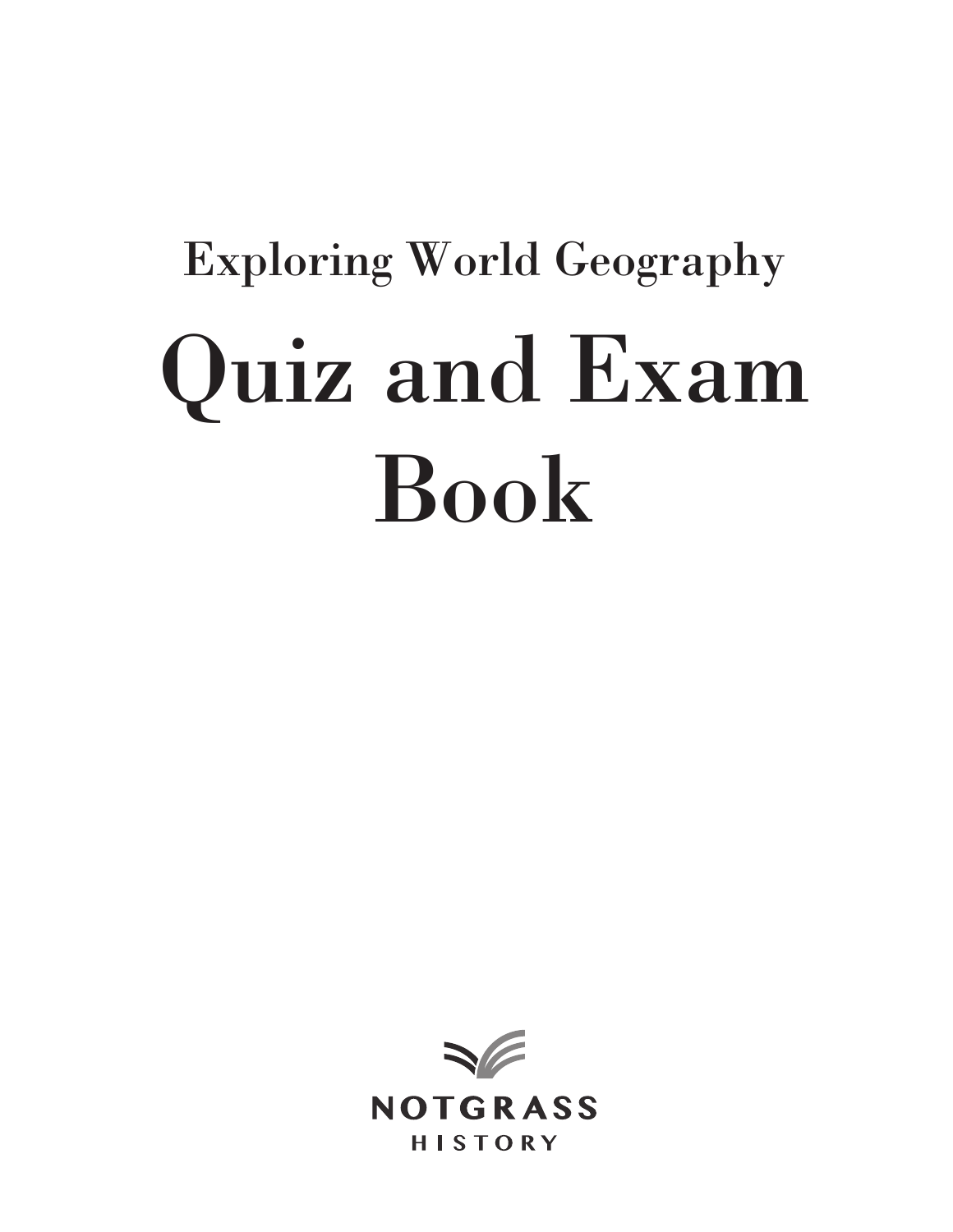#### *Exploring World Geography Quiz and Exam Book* ISBN 978-1-60999-158-6

Copyright © 2020 Notgrass History. All rights reserved. No part of this material may be reproduced without permission from the publisher.

**Front Cover:** Zebras near Nairobi, Kenya, by huang jenhung / Shutterstock.com

Printed in the United States of America

Notgrass History Roaring River Rd. Gainesboro, TN 38562

> 1-800-211-8793 notgrass.com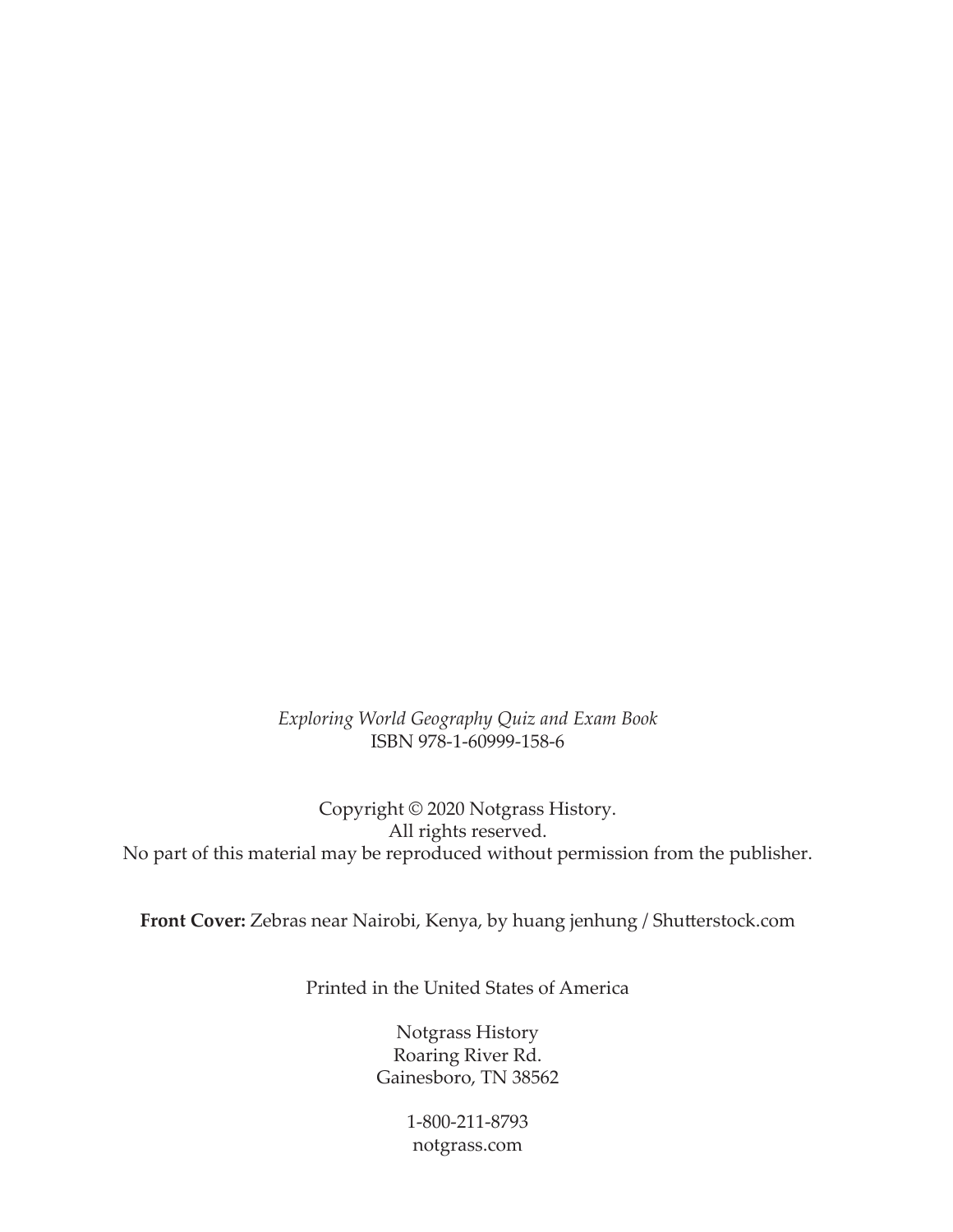# **Unit 1 Quiz**

| 1. The study of how physical geography impacts human activity and how human activity<br>impacts physical geography is called:                                                                                 |                                              |
|---------------------------------------------------------------------------------------------------------------------------------------------------------------------------------------------------------------|----------------------------------------------|
| a. topography                                                                                                                                                                                                 | c. human geography                           |
| b. human sociology                                                                                                                                                                                            | d. defenestration                            |
| 2. What is the term for the impact that every astronaut has reported of being deeply<br>affected by looking back at the earth beneath them?                                                                   |                                              |
| a. rearview phenomenon<br>b. orbital remorse                                                                                                                                                                  | c. universal enclosure<br>d. overview effect |
| 3. What percentage of the earth's surface is covered with water?                                                                                                                                              |                                              |
| a. 19 percent                                                                                                                                                                                                 | c. 71 percent                                |
| b. 47 percent                                                                                                                                                                                                 | d. 85 percent                                |
| 4. What female geologist helped map the ocean floor?                                                                                                                                                          |                                              |
| a. Marie Tharp                                                                                                                                                                                                | c. Dorothy Kilgallen                         |
| b. Arlene Francis                                                                                                                                                                                             | d. Marie Geiger                              |
| 5. What does GPS stand for?                                                                                                                                                                                   |                                              |
| a. Geographic Polynomial System                                                                                                                                                                               | c. Graphic Position Spacing                  |
| b. Global Positioning System                                                                                                                                                                                  | d. Gyroscopic Phrenology Structure           |
| 6. What was the 17-volume work that Strabo published based on his travels and on<br>information he gleaned from others?                                                                                       |                                              |
| a. Geography                                                                                                                                                                                                  | c. Report from the Road                      |
| b. Travels                                                                                                                                                                                                    | d. The World We Live In                      |
| 7. What did Strabo say was "essential to all the transactions of the statesman"?                                                                                                                              |                                              |
| a. good manners                                                                                                                                                                                               | c. passport                                  |
| b. fluency in language                                                                                                                                                                                        | d. geography                                 |
| 8. What did Strabo say "defines the contours of the land and gives it its shape"?                                                                                                                             |                                              |
| a. rock cliffs                                                                                                                                                                                                | c. mountains                                 |
| b. the sea                                                                                                                                                                                                    | d. the horizon                               |
| 9. Ethnic conflict in the Balkans reemerged after what development?                                                                                                                                           |                                              |
| a. the fall of Communism in Eastern                                                                                                                                                                           | c. the beginning of the Marshall Plan        |
| Europe                                                                                                                                                                                                        | d. the division of Macedonia by              |
| b. the invasion of Serbia by Slovakia                                                                                                                                                                         | Greece                                       |
| 10. What is the term for "the increasing interconnectedness of production and trade among<br>the nations and the increasing dependence of many nations on economic activity outside<br>of their own borders"? |                                              |
| a. defenestration                                                                                                                                                                                             | c. consequentiation                          |
| b. hydro-utilization                                                                                                                                                                                          | d. globalization                             |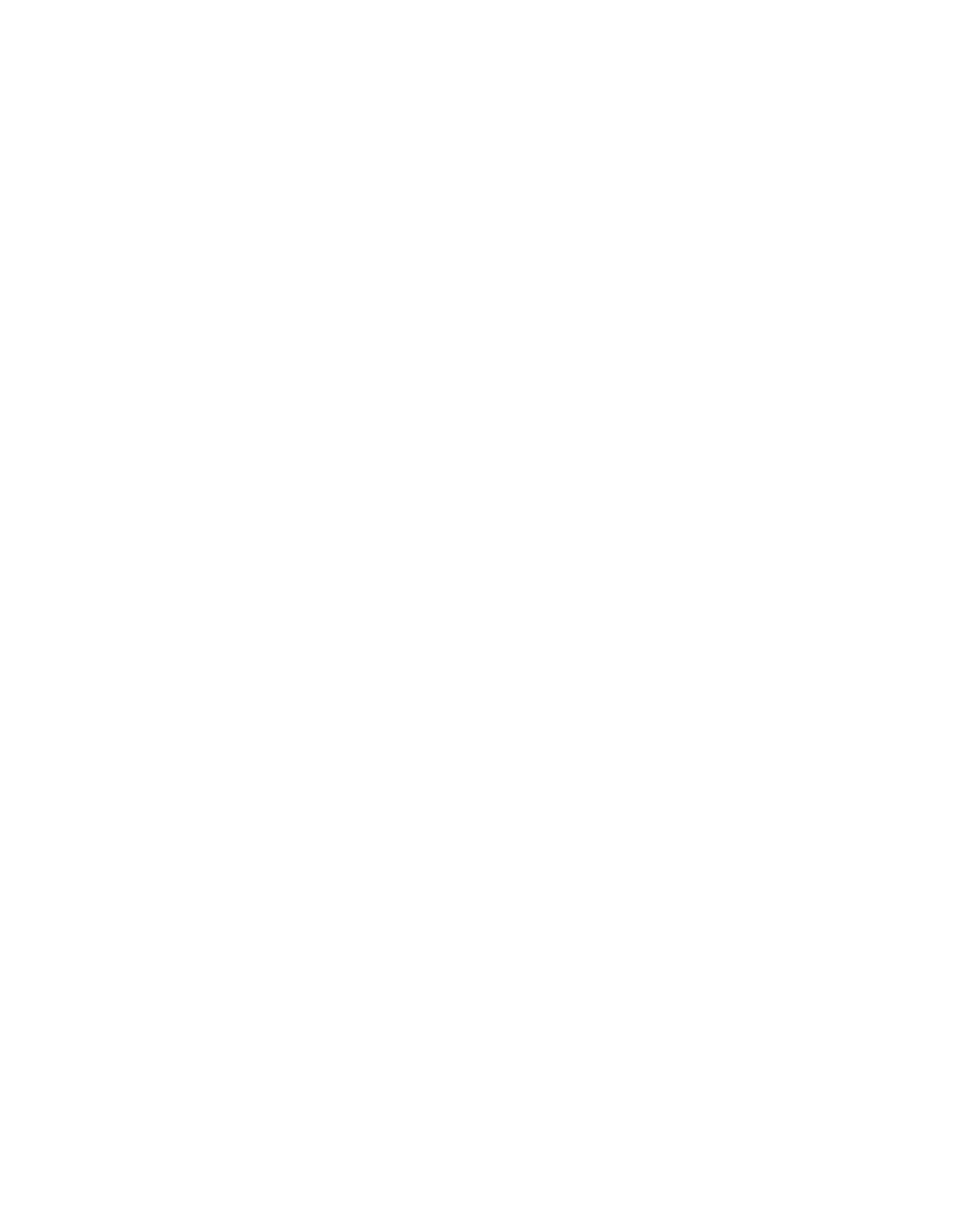## **Unit 2 Quiz**

| 1. The military of what country had the goal of mapping the entire world during the Cold<br>War?                      |                                     |
|-----------------------------------------------------------------------------------------------------------------------|-------------------------------------|
| a. Canada                                                                                                             | c. Soviet Union                     |
| b. China                                                                                                              | d. Great Britain                    |
| 2. A common map form in the late Middle Ages in Europe was the:                                                       |                                     |
| a. Mercator                                                                                                           | c. M and P                          |
| b. Compass Rose                                                                                                       | d. T and O                          |
| 3. What kind of map helps people get from one place to another?                                                       |                                     |
| a. navigational                                                                                                       | c. geopolitical                     |
| b. topograhic                                                                                                         | d. thematic                         |
| 4. What is the process for transferring locations on the earth to the surface of a map?                               |                                     |
| a. delineation                                                                                                        | c. truncation                       |
| b. projection                                                                                                         | d. sublimation                      |
| 5. On a map, the legend:                                                                                              |                                     |
| a. tells how the map was produced.                                                                                    | c. gives the meaning of the symbols |
| b. shows the comparison of                                                                                            | used on the map.                    |
| measurement between the map and                                                                                       | d. tells when and where the map was |
| reality.                                                                                                              | produced.                           |
| 6. Another name for the zero degree meridian that runs through Greenwich, England, is<br>the:                         |                                     |
| a. International Date Line                                                                                            | c. British Line                     |
| b. Zero Compass Line                                                                                                  | d. Prime Meridian                   |
| The system of imaginary lateral lines that are parallel to the equator is called:                                     |                                     |
| a. latitude                                                                                                           | c. infinitude                       |
| b. longitude                                                                                                          | d. grid system                      |
| 8. The system of long parallel lines running north and south that converge at the North<br>and South Poles is called: |                                     |
| a. latitude                                                                                                           | c. infinitude                       |
| b. longitude                                                                                                          | d. grid system                      |
| 9. The two greatest physical safeguards for the United States are:                                                    |                                     |
| a. Canada and Mexico                                                                                                  | c. the Atlantic and Pacific Oceans  |
| b. New York and Los Angeles                                                                                           | d. China and Russia                 |
| 10. What development in the first quarter of the 1900s increased the demand for road maps?                            |                                     |
| a. warfare                                                                                                            | c. radio                            |
| b. air travel                                                                                                         | d. automobile travel                |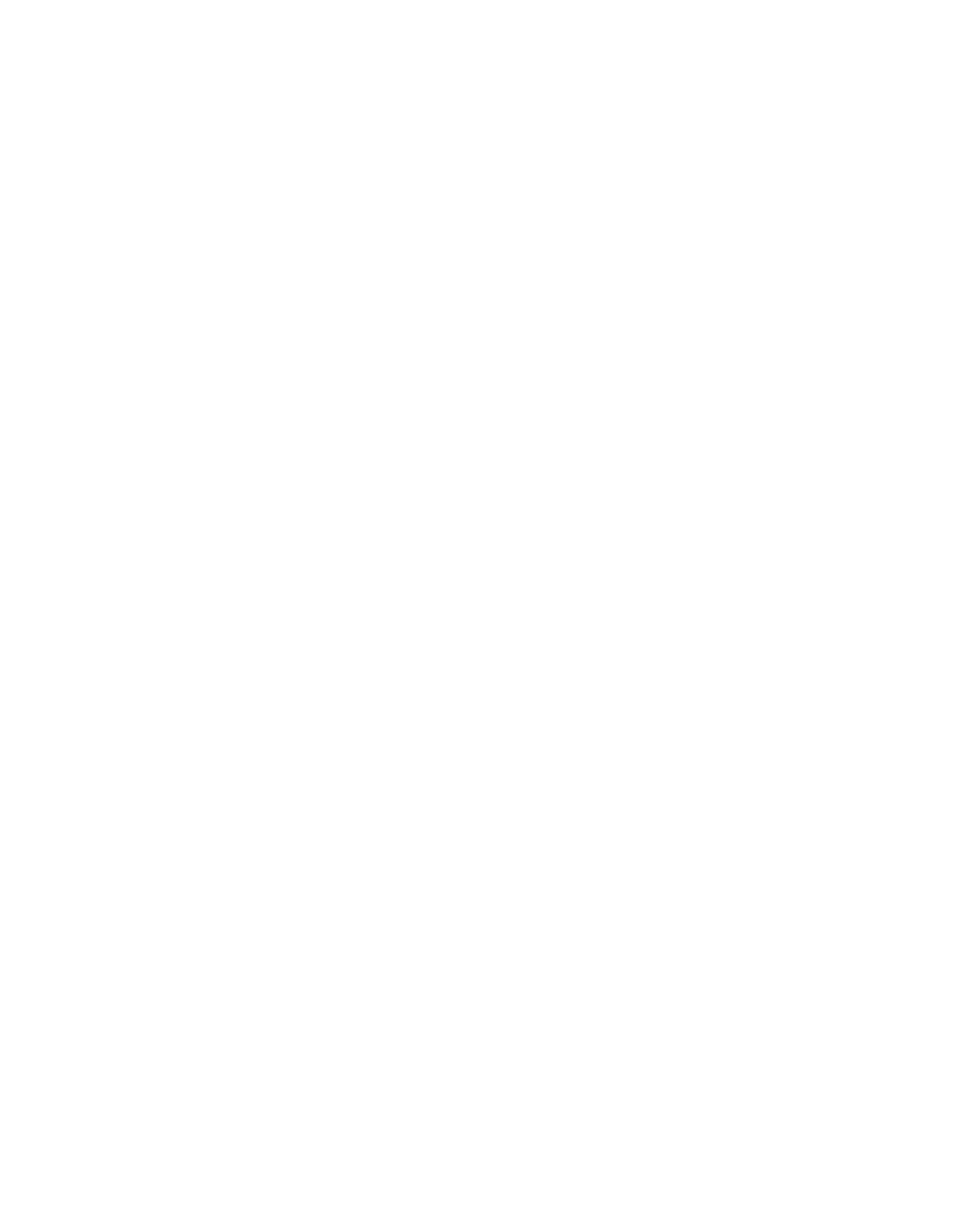# **Unit 3 Quiz**

|    | 1. What is the English name for the largest contiguous sand desert in the world, located<br>on the Arabian Peninsula? |                            |
|----|-----------------------------------------------------------------------------------------------------------------------|----------------------------|
|    | a. Persia                                                                                                             | c. Sahara                  |
|    | b. Empty Quarter                                                                                                      | d. Sinai                   |
|    |                                                                                                                       |                            |
|    | 2. Most of ancient Mesopotamia is in what modern country?                                                             |                            |
|    | a. Iraq<br>b. Turkey                                                                                                  | c. Saudi Arabia<br>d. Iran |
|    |                                                                                                                       |                            |
|    | 3. What geographic feature begins in Turkey and continues to Kenya?                                                   |                            |
|    | a. Tigris River                                                                                                       | c. Euphrates River         |
|    | b. Sahara Desert                                                                                                      | d. Great Rift Valley       |
|    | 4. The secret agreement to divide the Ottoman Empire (or the Middle East) is usually<br>called what?                  |                            |
|    | a. Resolution 181                                                                                                     | c. Sykes-Picot             |
|    | b. the Newfoundland Agreement                                                                                         | d. the Ghetto Agreement    |
|    | 5. What British foreign minister in 1917 expressed support for a Jewish homeland in<br>Palestine?                     |                            |
|    | a. Mark Sykes                                                                                                         | c. Lloyd George            |
|    | b. Arthur Balfour                                                                                                     | d. Winston Churchill       |
| 6. | The name Palestine is based on the name of what group?                                                                |                            |
|    | a. Paleontologists                                                                                                    | c. Philippians             |
|    | b. Phoenicians                                                                                                        | d. Philistines             |
|    |                                                                                                                       |                            |
|    | 7. What was the movement that was based on a desire to establish a Jewish homeland?                                   |                            |
|    | a. the Homeland Movement                                                                                              | c. the Refugee Movement    |
|    | b. the Zionist Movement                                                                                               | d. the Diaspora Movement   |
|    | 8. What two unconnected areas did Palestinians declare to be the State of Palestine in<br>1988?                       |                            |
|    | a. the Golan Heights and Jerusalem                                                                                    | c. the West Bank and Gaza  |
|    | b. Sinai and Syria                                                                                                    | d. Lebanon and Mt. Carmel  |
|    | 9. The Kurds are the largest ethnic group in the world that does not have:                                            |                            |
|    | a. a recognized national homeland                                                                                     | c. a history               |
|    | b. their own language                                                                                                 | d. cultural traditions     |
|    | 10. The government of what country used chemical weapons against the Kurdish city of                                  |                            |
|    | Halabja in 1988?<br>a. Iran                                                                                           | c. Iraq                    |
|    | b. Turkey                                                                                                             | d. Syria                   |
|    |                                                                                                                       |                            |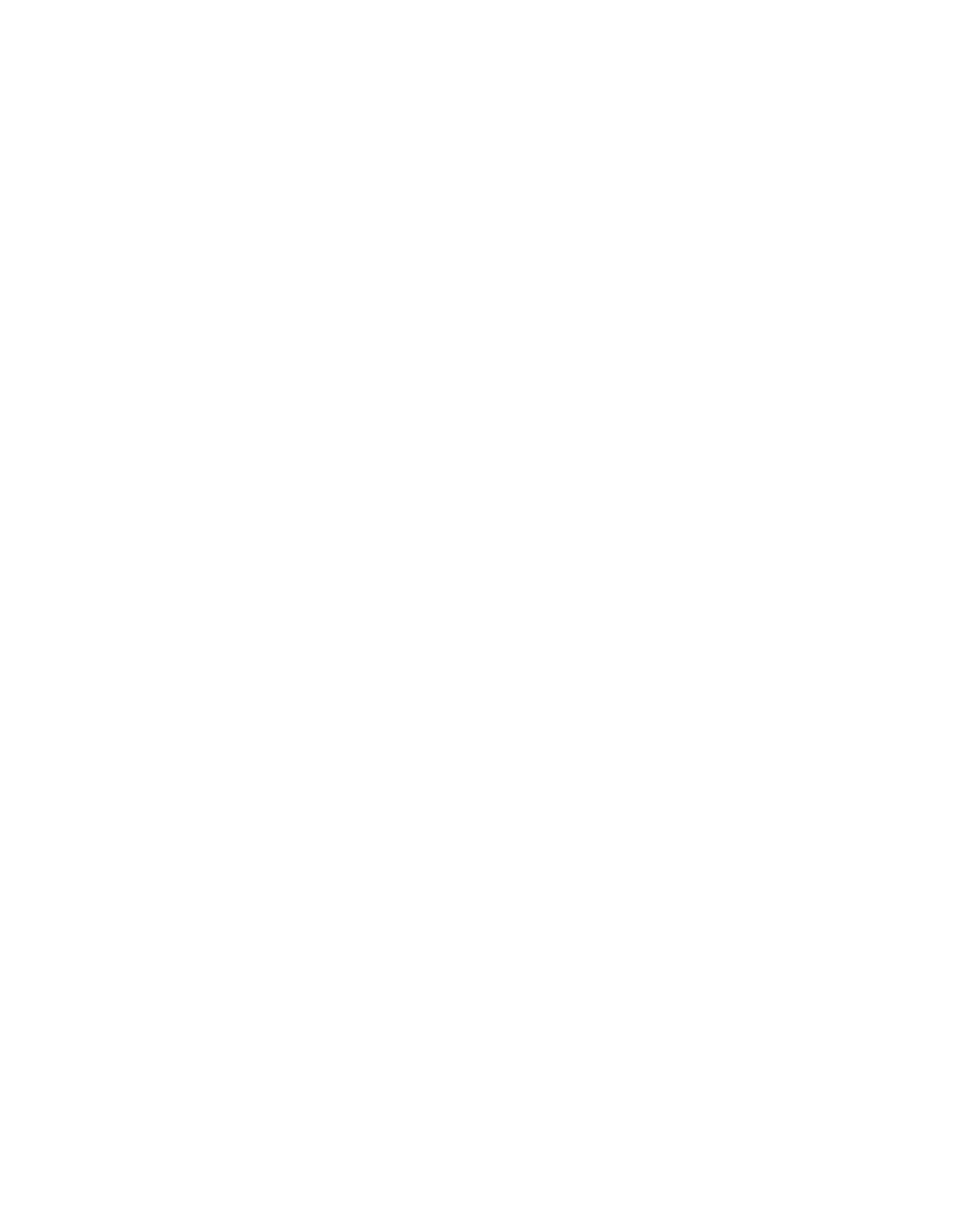### **First Geography Exam (Units 1-5)**

|    | 1. The study of how physical geography impacts human activity and how human activity<br>impacts physical geography is called:<br>a. topography<br>b. human sociology                                                                                   | c. human geography<br>d. defenestration                                            |
|----|--------------------------------------------------------------------------------------------------------------------------------------------------------------------------------------------------------------------------------------------------------|------------------------------------------------------------------------------------|
|    | 2. What percentage of the earth's surface is covered with water?<br>a. 19 percent<br>b. 47 percent                                                                                                                                                     | c. 71 percent<br>d. 85 percent                                                     |
|    | 3. What does GPS stand for?<br>a. Geographic Polynomial System<br>b. Global Positioning System                                                                                                                                                         | c. Graphic Position Spacing<br>d. Gyroscopic Phrenology Structure                  |
| 4. | Ethnic conflict in the Balkans reemerged after what development?<br>a. the fall of Communism in Eastern<br>Europe<br>b. the invasion of Serbia by Slovakia                                                                                             | c. the beginning of the Marshall Plan<br>d. the division of Macedonia by<br>Greece |
| 5. | What is the term for "the increasing interconnectedness of production and trade among<br>the nations and the increasing dependence of many nations on economic activity outside<br>of their own borders"?<br>a. defenestration<br>b. hydro-utilization | c. consequentiation<br>d. globalization                                            |
|    | 6. A common map form in the late Middle Ages in Europe was the:<br>a. Mercator<br>b. Compass Rose                                                                                                                                                      | c. M and P<br>d. T and O                                                           |
|    | 7. What kind of map helps people get from one place to another?<br>a. navigational<br>b. topograhic                                                                                                                                                    | c. geopolitical<br>d. thematic                                                     |
|    | 8. What is the process for transferring locations on the earth to the surface of a map?<br>a. delineation<br>b. projection                                                                                                                             | c. truncation<br>d. sublimation                                                    |
| 9. | The system of imaginary lateral lines that are parallel to the equator is called:<br>a. latitude<br>b. longitude                                                                                                                                       | c. infinitude<br>d. grid system                                                    |
|    | 10. The two greatest physical safeguards for the United States are:<br>a. Canada and Mexico<br>b. New York and Los Angeles                                                                                                                             | c. the Atlantic and Pacific Oceans<br>d. China and Russia                          |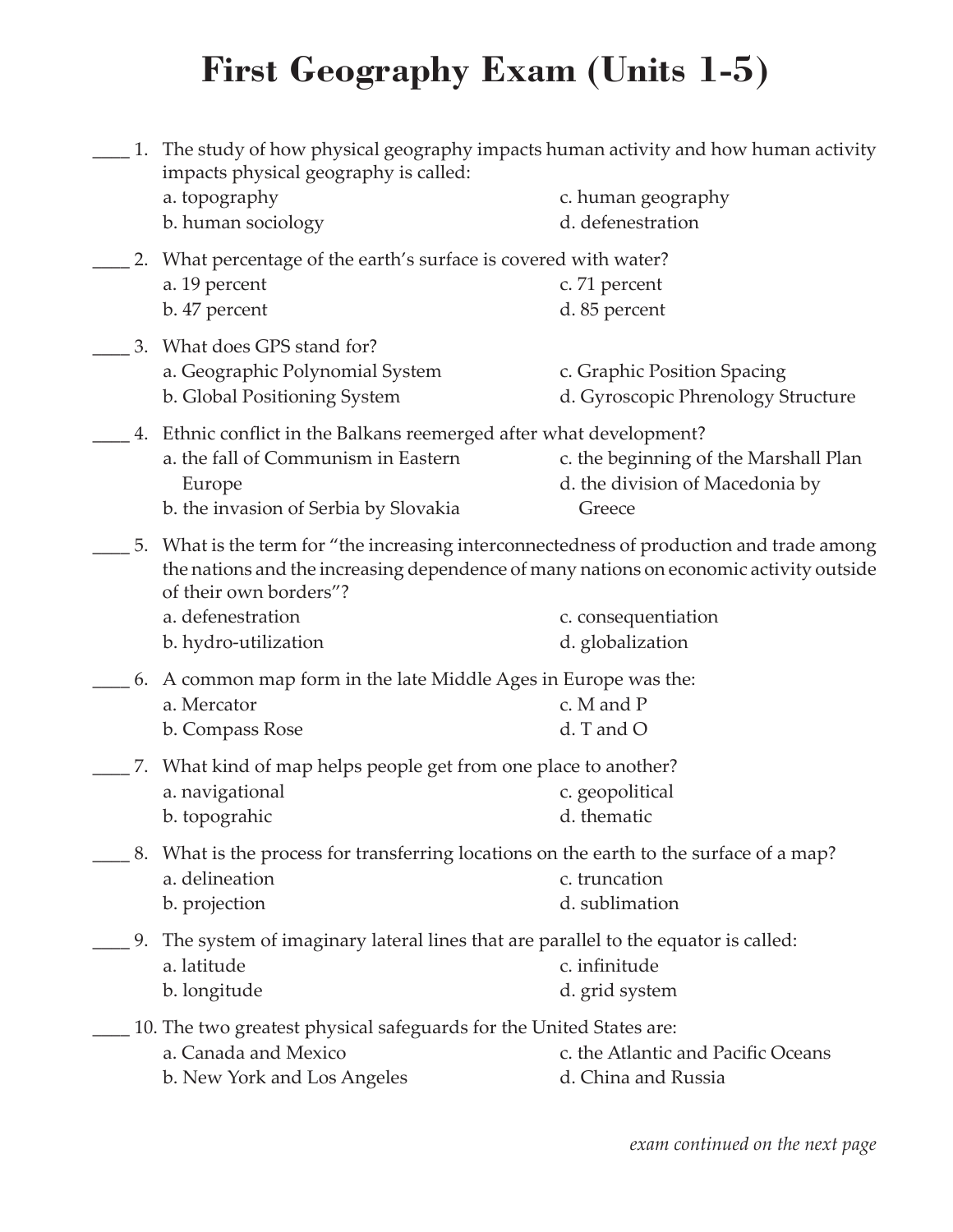| 11. What is the English name for the largest contiguous sand desert in the world, located<br>on the Arabian Peninsula?<br>c. Sahara<br>a. Persia                                                                   |                                                                          |
|--------------------------------------------------------------------------------------------------------------------------------------------------------------------------------------------------------------------|--------------------------------------------------------------------------|
| b. Empty Quarter                                                                                                                                                                                                   | d. Sinai                                                                 |
| 12. Most of ancient Mesopotamia is in what modern country?<br>a. Iraq<br>b. Turkey                                                                                                                                 | c. Saudi Arabia<br>d. Iran                                               |
| 13. What geographic feature begins in Turkey and continues to Kenya?<br>a. Tigris River<br>b. Sahara Desert                                                                                                        | c. Euphrates River<br>d. Great Rift Valley                               |
| 14. The name Palestine is based on the name of what group?<br>a. Paleontologists<br>b. Phoenicians                                                                                                                 | c. Philippians<br>d. Philistines                                         |
| 15. The Kurds are the largest ethnic group in the world that does not have:<br>a. a recognized national homeland<br>b. their own language                                                                          | c. a history<br>d. cultural traditions                                   |
| 16. What geographic feature is a cherished symbol for Armenians?<br>a. Nile River<br>b. Lake Titicaca                                                                                                              | c. Sinai Peninsula<br>d. Mount Ararat                                    |
| 17. What two continents meet in Turkey?<br>a. North America and South America<br>b. Europe and Asia                                                                                                                | c. Asia and Australia<br>d. Asia and Africa                              |
| 18. Turkey controls the water passage between what two bodies of water?<br>a. Sea of Marmara and Caspian Sea<br>b. Black Sea and Mediterranean Sea                                                                 | c. Mediterranean Sea and<br>Caribbean Sea<br>d. Aral Sea and Caspian Sea |
| 19. On what peninsula did Winston Churchill propose an Allied assault during World War<br>I or the Great War?<br>a. Gallipoli                                                                                      | c. Sinai                                                                 |
| b. Florida                                                                                                                                                                                                         | d. Scandinavian                                                          |
| 20. What was the last country in the world that allowed women to drive?<br>a. England<br>b. Israel                                                                                                                 | c. Saudi Arabia<br>d. China                                              |
| 21. The Jasmine Revolution in Tunisia in 2010-2011 was the beginning of a protest movement<br>that spread to several countries and was called what?<br>a. the Freedom Cause<br>b. the Jasmine and Lilac Revolution | c. the African Revolt<br>d. the Arab Spring                              |

*exam continued on the next page*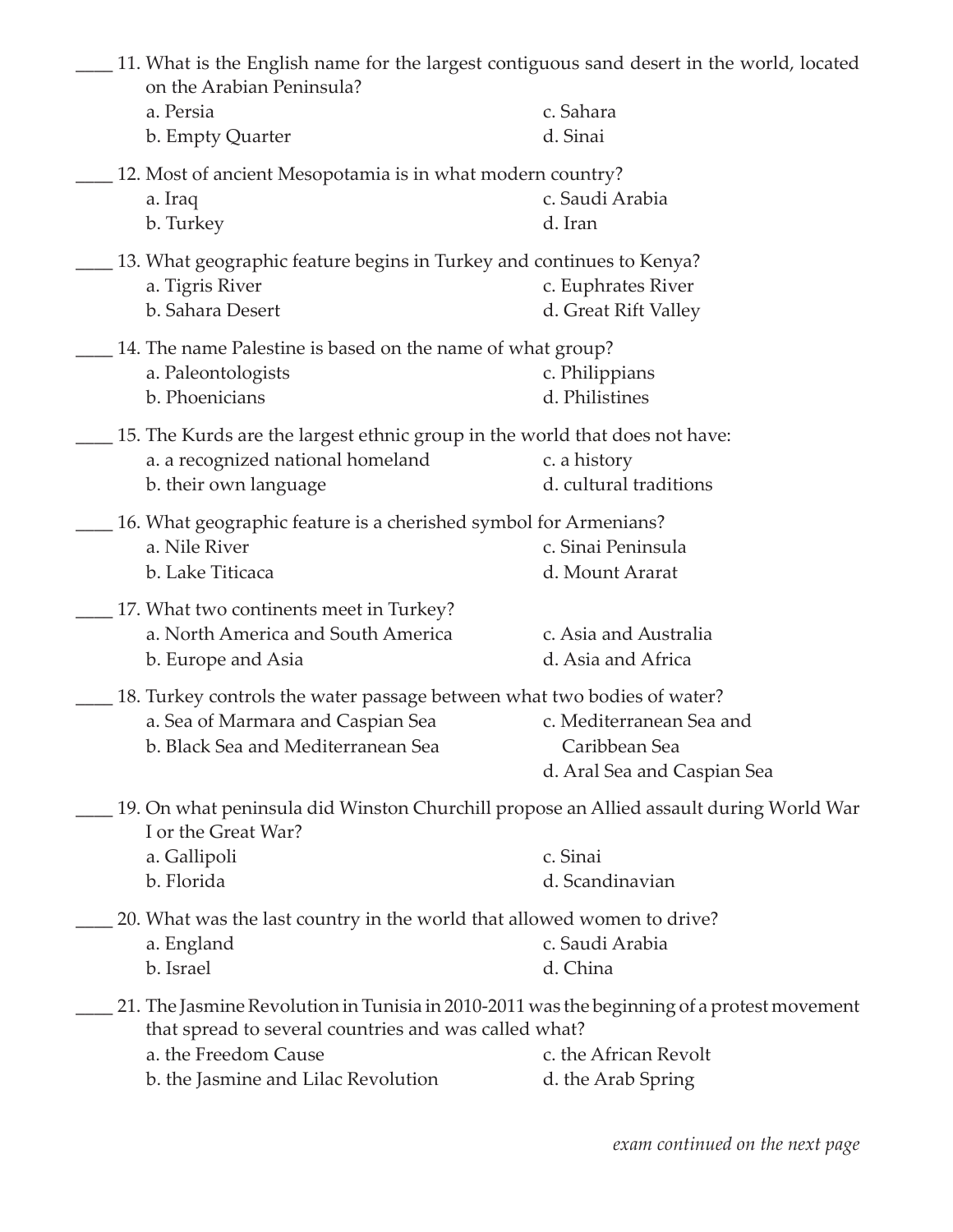- \_\_\_\_ 22. What are the two main purposes of canals?
	- a. water purification and livestock transportation
	- b. transportation and the moving of water
- \_\_\_\_ 23. What is the longest canal in the world? a. Suez Canal of Egypt
	- b. Panama Canal of Panama
- c. military defense and urban water supply
- d. water mixing and labor supply
- c. Erie Canal of the U.S.
- d. Grand Canal of China
- \_24. What has been called the incubator of Western civilization?
	- a. the Atlantic Ocean
	- b. the Caspian Sea
- c. the Mediterranean Sea
- d. the Turkish Strait
- \_\_\_\_ 25. The strategic importance of North Africa in World War II was its:
	- a. sand reserves
	- b. diamond mines
- c. geographic connections
- d. language and culture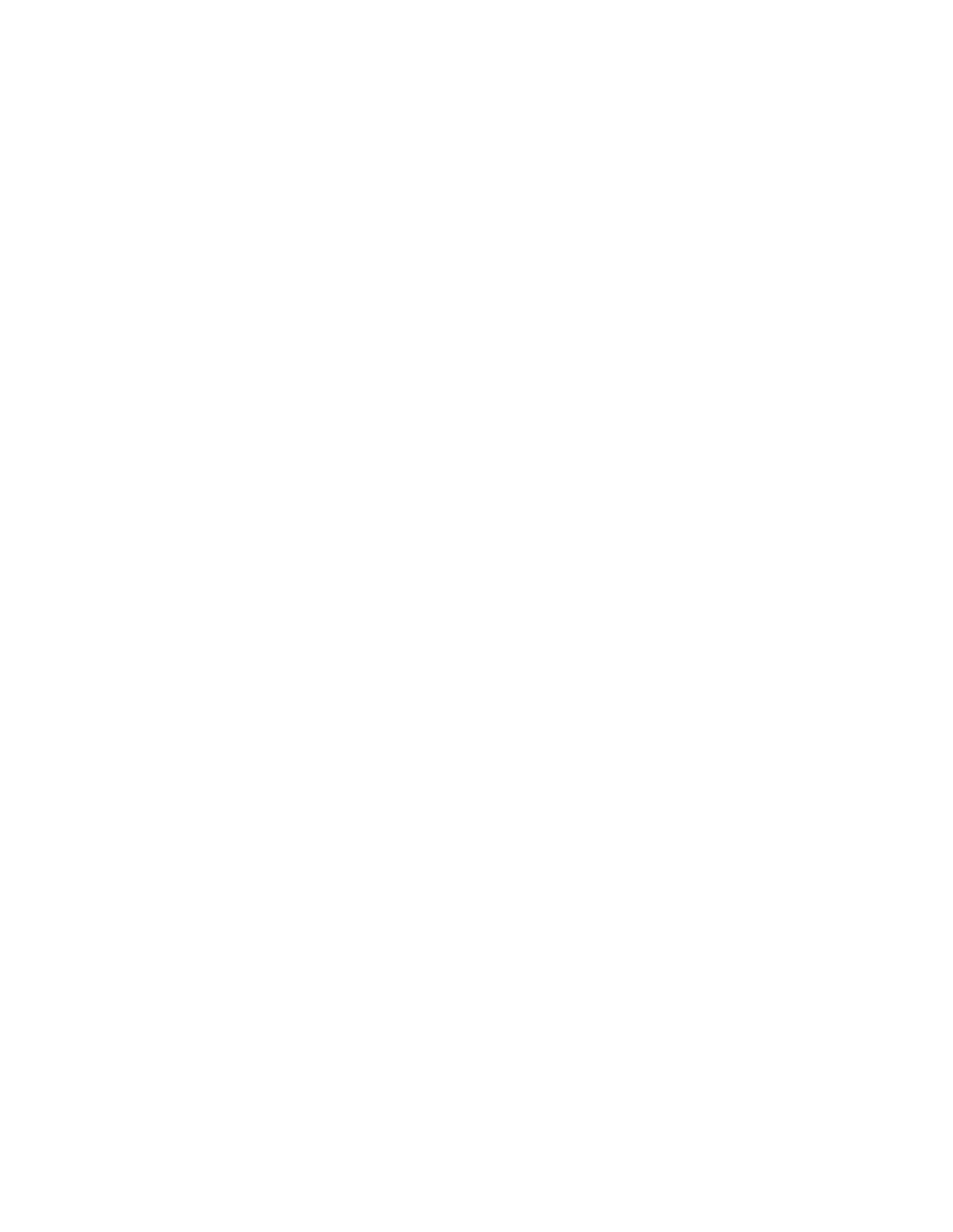#### **First English Exam (Units 1-5)**

*This exam covers the literary analysis and review and analysis questions for* Know Why You Believe *and* Blood Brothers*.*

| 1. Paul Little spent most of his work in ministry teaching:                                                                   |                                            |
|-------------------------------------------------------------------------------------------------------------------------------|--------------------------------------------|
| a. high school students                                                                                                       | c. single mothers                          |
| b. college students                                                                                                           | d. street gangs                            |
| 2. The chapters in Know Why You Believe came from:                                                                            |                                            |
| a. questions Paul Little heard asked repeatedly                                                                               |                                            |
| b. an 1818 book Paul Little found fascinating<br>c. questions Paul Little's young children asked him                          |                                            |
| d. a Billy Graham sermon Paul Little once heard                                                                               |                                            |
| 3. Paul Little wanted people to understand that belief:                                                                       |                                            |
| a. requires a leap that surrenders all                                                                                        | c. is difficult to understand              |
| reason                                                                                                                        | d. is logical and reasonable               |
| b. requires a college degree                                                                                                  |                                            |
| 4. Apologetics is the study of:                                                                                               |                                            |
| a. how to apologize for believing in Jesus                                                                                    |                                            |
| b. carefully reasoned arguments in defense of the truthfulness of Christianity<br>c. how to use syllogisms to outwit skeptics |                                            |
| d. Greek and Hebrew languages                                                                                                 |                                            |
| 5. Paul Little defines scientism as:                                                                                          |                                            |
| a. the same thing as Scientology                                                                                              |                                            |
| b. the study of anatomy as proof of evolution                                                                                 |                                            |
| c. the idea that whatever contemporary scientists say is the final truth                                                      |                                            |
| d. the pursuit of knowledge                                                                                                   |                                            |
| 6. Paul Little believes that the gospel:                                                                                      |                                            |
| a. appeals to the mind but not the will                                                                                       | c. appeals to the mind and to the will     |
| b. appeals to the emotions and not the<br>mind                                                                                | d. appeals to the soul but not the<br>mind |
| 7. Paul Little says that theistic evolution                                                                                   |                                            |
| a. claims that our rational God uses an irrational process                                                                    |                                            |
| b. is the best explanation for how the world operates                                                                         |                                            |
| c. is what Darwin had in mind                                                                                                 |                                            |
| d. might appeal to some people so it's reasonable to use it                                                                   |                                            |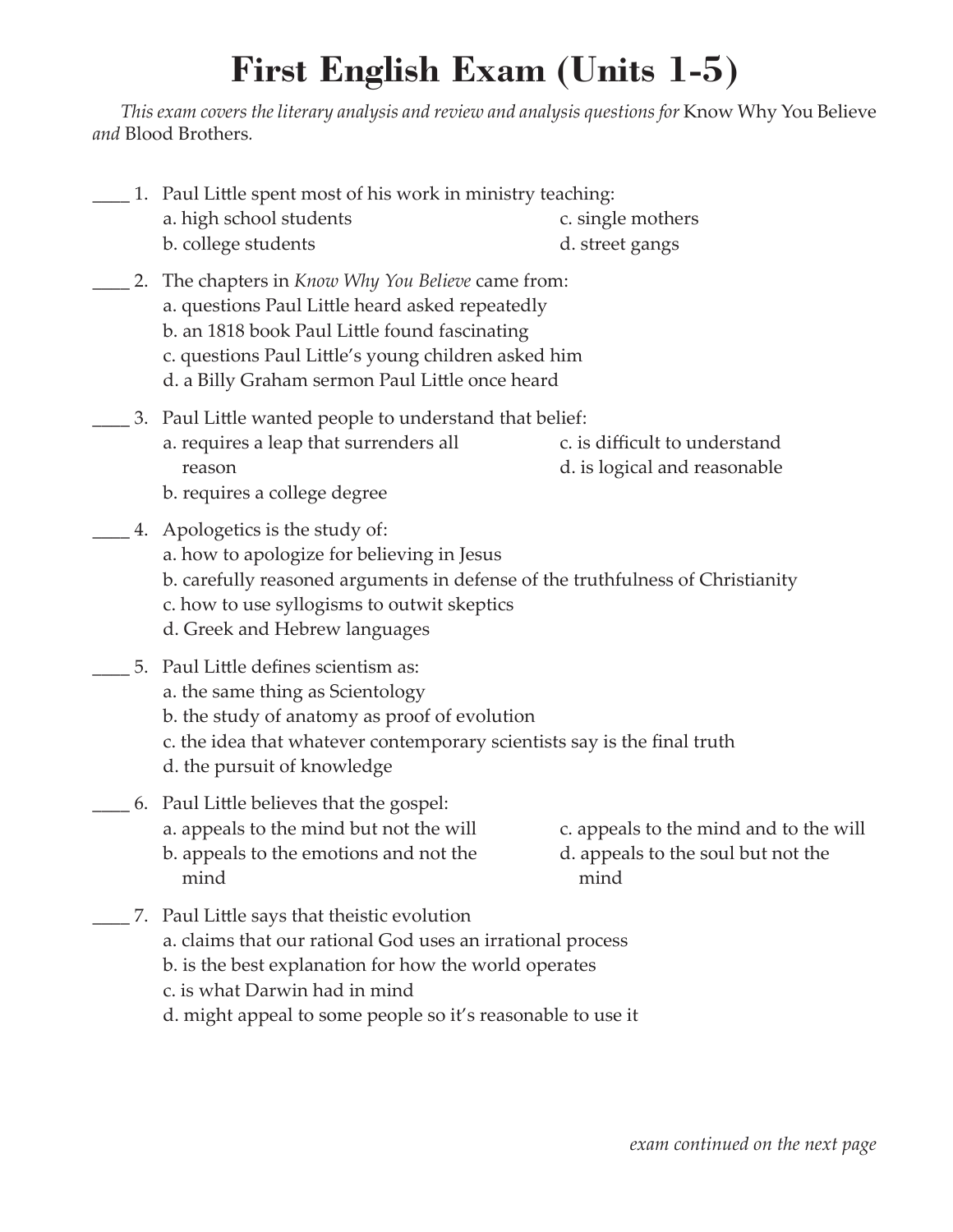|    | 8. The first question to ask about how the world came about is:<br>a. how long ago was the big bang?<br>b. how did something arise from nothing?<br>c. how does science disprove the Bible?<br>d. how did monkeys evolve from amoeba?                                                                                            |                                                                                               |
|----|----------------------------------------------------------------------------------------------------------------------------------------------------------------------------------------------------------------------------------------------------------------------------------------------------------------------------------|-----------------------------------------------------------------------------------------------|
| 9. | Paul Little says that the foundation stone of the Christian faith is:<br>a. the hermeneutic of Scripture<br>b. the doctrine of the millennium                                                                                                                                                                                    | c. the understanding of the Old<br><b>Testament prophets</b><br>d. the resurrection of Christ |
|    | 10. Paul Little says that modern archaeological discoveries:<br>a. have confirmed the events, people, and story of the Bible<br>b. have found no evidence one way or the other about the Biblical narrative<br>c. have shown where the Biblical narrative is incomplete<br>d. only begin after the end of the Biblical narrative |                                                                                               |
|    | 11. Which statement best reflects Paul Little's view?<br>a. "Believe what you have to in order to get by."<br>b. "It doesn't matter what you believe as long as you believe it."<br>c. "What you believe must be true in order to be real."<br>d. "Faith and reason cannot coexist."                                             |                                                                                               |
|    | 12. The book <i>Blood Brothers</i> is set in what part of the world?<br>a. Canada<br>b. Palestine                                                                                                                                                                                                                                | c. Iraq<br>d. South Africa                                                                    |
|    | 13. Religiously, Elias Chacour is a:<br>a. Jew<br>b. Muslim                                                                                                                                                                                                                                                                      | c. Melkite Catholic<br>d. Presbyterian                                                        |
|    | 14. Ethnically, Elias Chacour is a:<br>a. Russian<br>b. Frenchman                                                                                                                                                                                                                                                                | c. Jew<br>d. Palestinian                                                                      |
|    | 15. In his teaching, Elias Chacour emphasizes:<br>a. the Sermon on the Mount<br>b. the battles in the book of Joshua                                                                                                                                                                                                             | c. the book of Revelation<br>d. the book of Jonah                                             |
|    | 16. Whom did Chacour's father call Blood Brothers?<br>a. Jews and Europeans<br>b. Jews and Americans                                                                                                                                                                                                                             | c. Jews and Palestinians<br>d. Jews and Ethiopians                                            |
|    | 17. Elias Chacour had an opportunity to move to Europe to work, but he decided that his<br>work was:<br>a. in television ministry in the United<br><b>States</b><br>b. with his people in Palestine                                                                                                                              | c. on the staff of Vatican City<br>d. as a military chaplain                                  |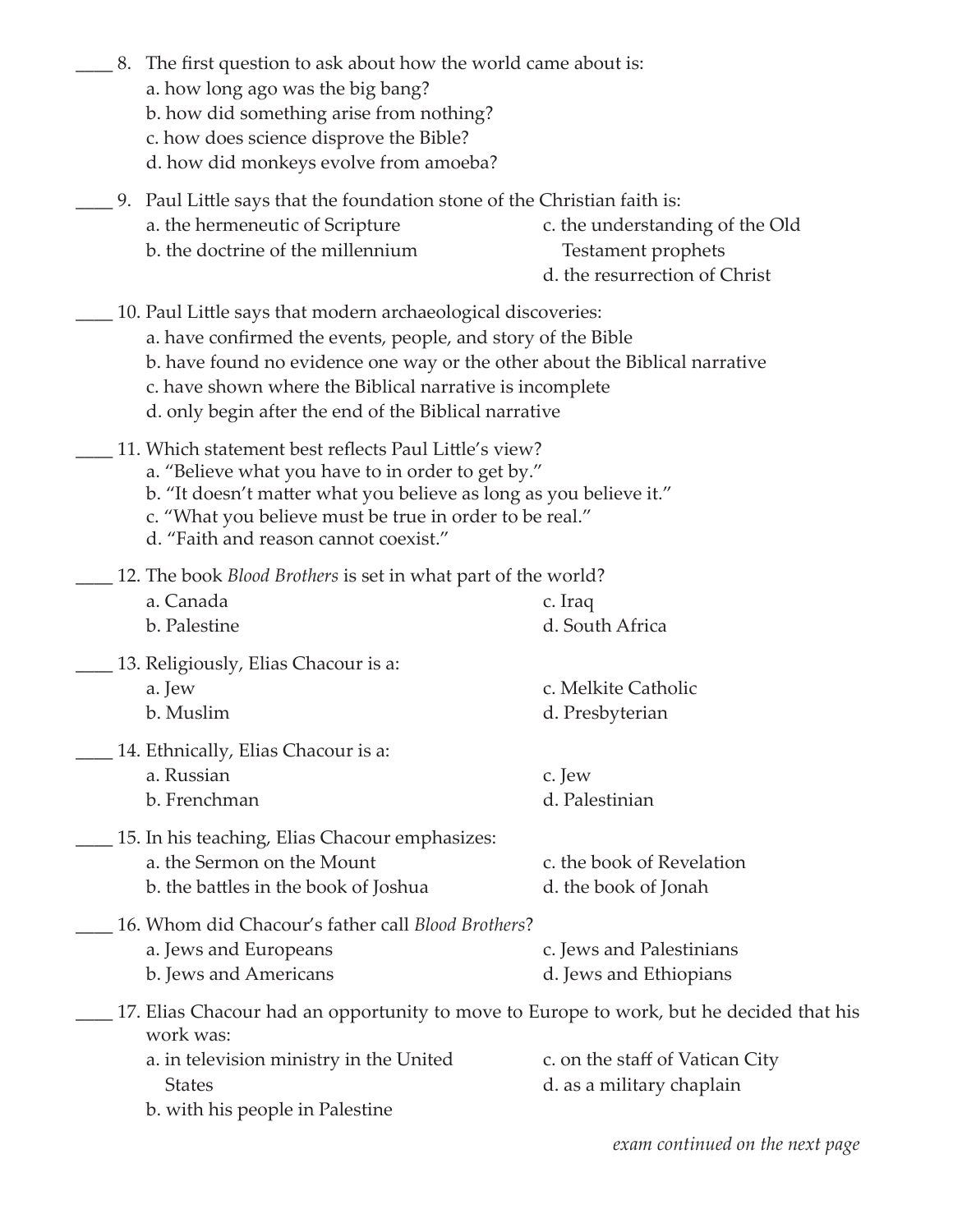| 18. The purpose of the Zionist movement was to:                                                   |                                      |
|---------------------------------------------------------------------------------------------------|--------------------------------------|
| a. rebuild the temple in Jerusalem                                                                | c. raise money for a Jewish hospital |
| b. negotiate a peace treaty with Egypt                                                            | d. establish a homeland for Jews     |
| 19. A significant example of Christian behavior for Chacour was:                                  |                                      |
| a. his father                                                                                     | c. the prime minister of Israel      |
| b. the president                                                                                  | d. his son                           |
| 20. The event that violently and permanently shattered the world of Chacour's early years<br>was: |                                      |
| a. the creation of the state of Israel                                                            | c. the civil war in Turkey           |
| b. an earthquake                                                                                  | d. a typhus plague                   |
|                                                                                                   |                                      |

*Write a paragraph of five sentences on each of the following topics.*

1. What are two evidences of the existence of God that Paul Little discusses?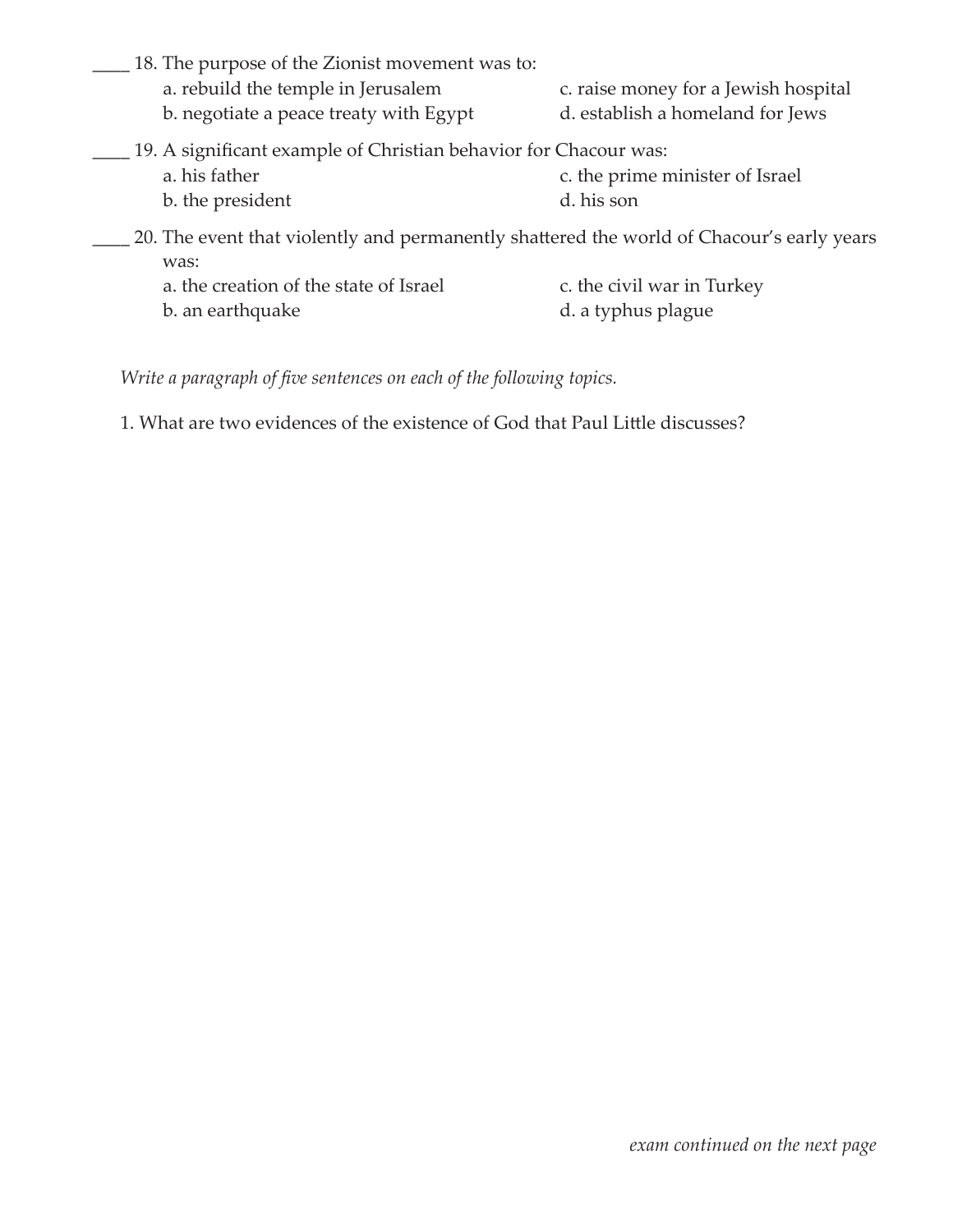2. In what specific ways is *Blood Brothers* a biography, a history of the Middle East, and a book on the Christian life?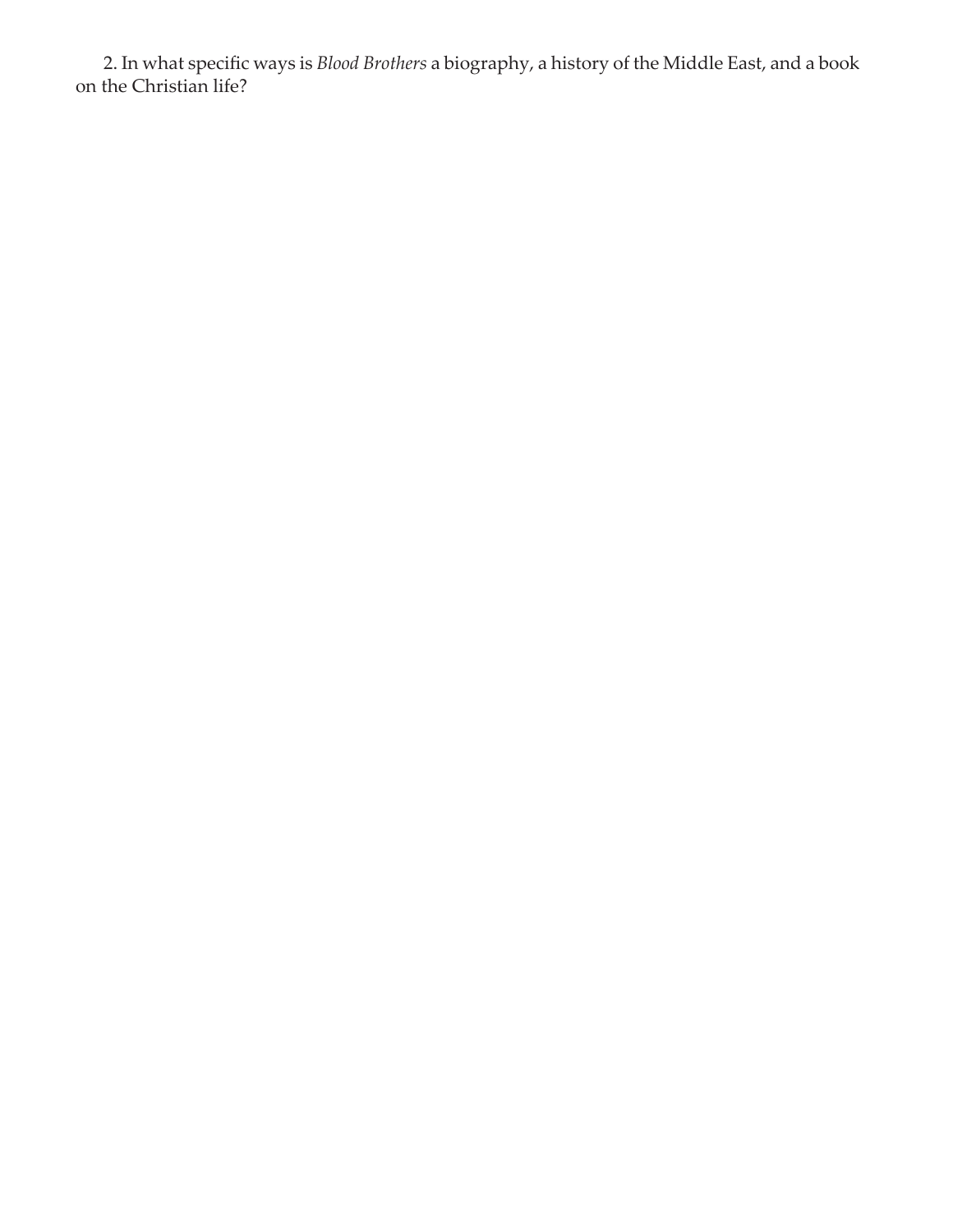#### **First Worldview Exam (Units 1-5)**

- \_\_\_\_ 1. The set of presuppositions that leads a person to see the world as he or she does is that person's:
	- a. worldview b. opinion c. theology d. determinism
- \_\_\_\_ 2. The pattern that a person uses to organize his or her world is called a: a. psychology b. paradigm c. soul reading d. illumination
- \_\_\_\_ 3. Who has a set of presuppositions as described in Question 1? a. only college professors b. only homeschoolers c. everyone d. no one
- \_\_\_\_ 4. A person's paradigm is: a. reality b. nether-reality c. how one views reality d. spatial reality
- \_\_\_\_ 5. The most likely way to change your actions long-term is:
	- a. to keep the worldview you've always had
	- b. to adopt the worldview of your close friends
	- c. to deny that you have a worldview
	- d. to change your worldview
- \_\_\_\_ 6. The way you answer which of these questions reveals much about your worldview? a. What is the most basic, central, and important reality in the world?
	- b. What is your favorite sports team?
	- c. What do you think about vegetables?
	- d. How much sleep do you need each night?
- \_\_\_\_ 7. A key question to determine your worldview is to decide what is the meaning and purpose of:
	- a. vegetables b. recreation c. television d. life
- \_\_\_\_ 8. It is important to determine what is \_\_\_\_\_\_\_\_ and how you know it.
	- a. beauty c. friendship
		- b. truth
- \_\_\_\_ 9. In Psalm 8, when David considered the heavens, what question came to his mind? a. "How did all this evolve?"

d. love

- b. "How many planets are in our solar system?"
- c. "What is man, that You take thought of him?"
- d. "How did the Big Bang produce all of this?"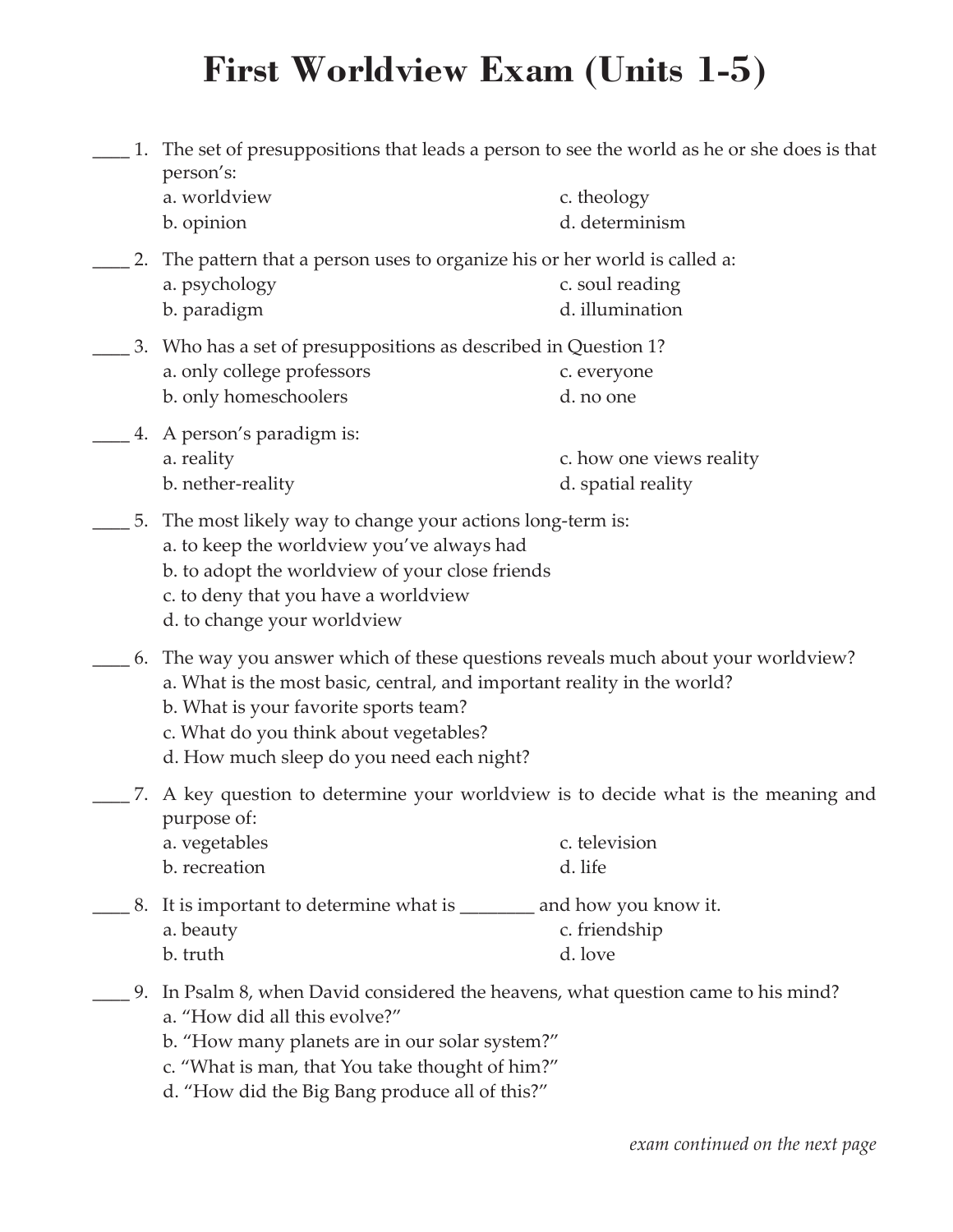| 10. What is the term for the Jews who lived away from Canaan?                                                                                                                                       |                                       |  |
|-----------------------------------------------------------------------------------------------------------------------------------------------------------------------------------------------------|---------------------------------------|--|
| a. Absentees                                                                                                                                                                                        | c. Diaspora                           |  |
| b. Essenes                                                                                                                                                                                          | d. Forgiven ones                      |  |
| 11. What is the term for the designated area in a European city (the first one was in Venice)<br>where Jews were required to live?                                                                  |                                       |  |
| a. tenement                                                                                                                                                                                         | c. neighborhood                       |  |
| b. suburb                                                                                                                                                                                           | d. ghetto                             |  |
| 12. What is the term for persecutions, often including physical attacks, on Jews in Eastern<br>Europe and Western Russia?                                                                           |                                       |  |
| a. pogroms                                                                                                                                                                                          | c. diaspora                           |  |
| b. helix                                                                                                                                                                                            | d. defenestrations                    |  |
| 13. The book of Esther in the Old Testament tells of the establishment of what feast to<br>commemorate the deliverance of the Jews in Persia from the evil Mordecai?<br>a. Passover<br>b. Pentecost | c. Puritan<br>d. Purim                |  |
| 14. What is the observance that marks the coming of age of a Jewish boy?                                                                                                                            |                                       |  |
| a. Hanukkah                                                                                                                                                                                         | c. kosher                             |  |
| b. bar mitzvah                                                                                                                                                                                      | d. lehayim                            |  |
|                                                                                                                                                                                                     |                                       |  |
| 15. The Christian faith stands or falls on:                                                                                                                                                         |                                       |  |
| a. the sale of Christian books<br>b. the observance of the Mosaic Law                                                                                                                               | c. popular opinion<br>d. Jesus Christ |  |
|                                                                                                                                                                                                     |                                       |  |
| 16. Jesus was the fulfillment of many Old Testament:                                                                                                                                                |                                       |  |
| a. proverbs                                                                                                                                                                                         | c. prophecies                         |  |
| b. priests                                                                                                                                                                                          | d. permutations                       |  |
| 17. Perhaps the strongest evidence for Christ is the:                                                                                                                                               |                                       |  |
| a. empty tomb                                                                                                                                                                                       | c. testimony of pagan writers         |  |
| b. testimony of Jewish writers                                                                                                                                                                      | d. high priesthood                    |  |
| 18. Jesus does not accept partial or divided:                                                                                                                                                       |                                       |  |
| a. political identity                                                                                                                                                                               | c. literacy                           |  |
| b. payment                                                                                                                                                                                          | d. loyalty                            |  |
| 19. After Jesus returned to heaven, God formed a fellowship of believers called the:                                                                                                                |                                       |  |
| a. lodge                                                                                                                                                                                            | c. cult                               |  |
| b. church                                                                                                                                                                                           | d. synod                              |  |
|                                                                                                                                                                                                     |                                       |  |
| 20. Adherents of the Christian faith are ___________________ of the total world population.<br>a. a minority<br>b. a majority<br>c. about 1%<br>d. the poorest segment                              |                                       |  |
|                                                                                                                                                                                                     |                                       |  |